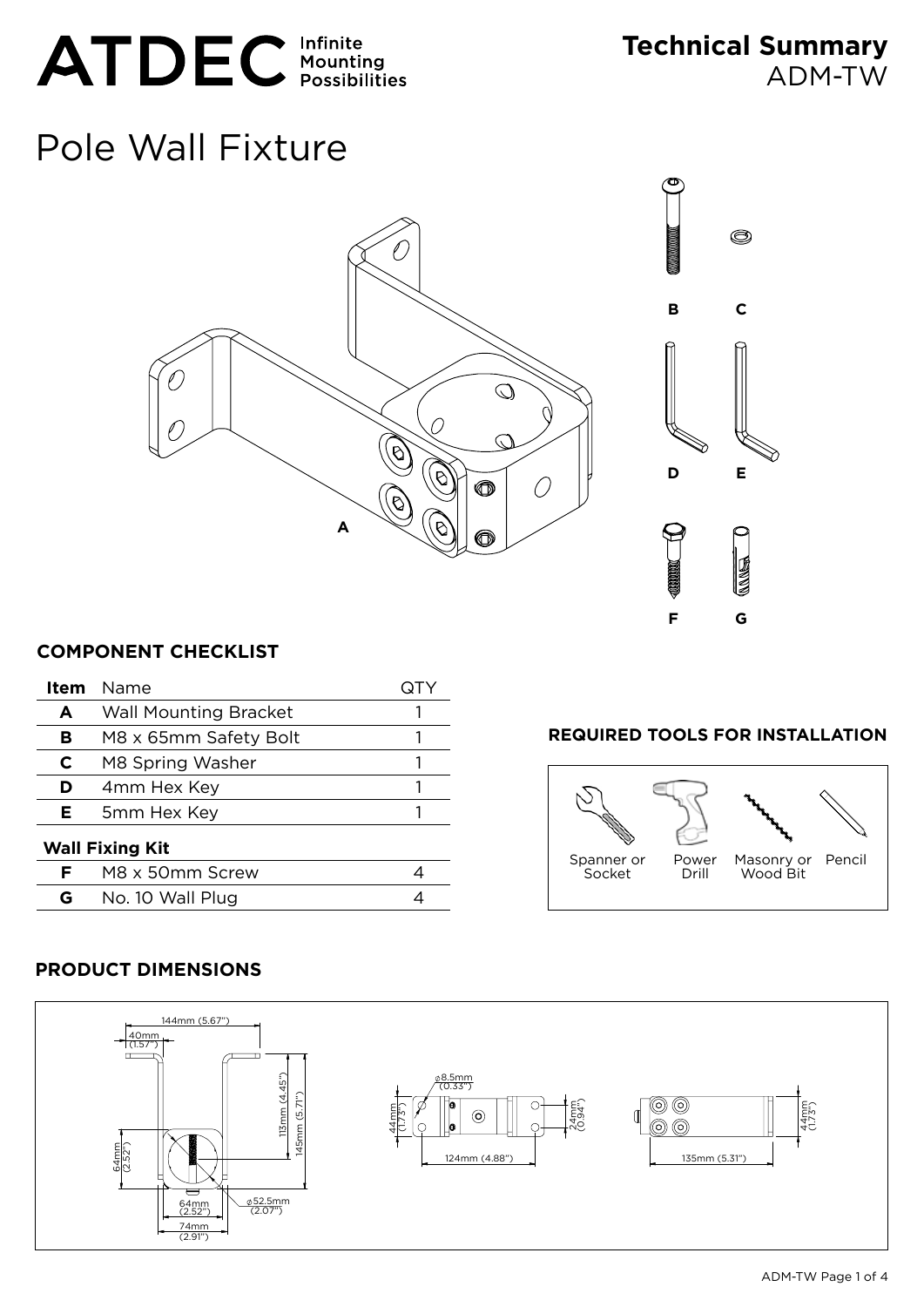# **Installation Safety Instructions**



# **CAUTION: This BASE is intended for use only with the maximum weights indicated. Use with displays heavier than the maximum indicated may result in instability causing possible injury.**

Do not attempt to install this product until all instructions and warnings have been read and properly understood.

Please keep these instructions for future reference.

Please check carefully to make sure there are no missing or defective parts - defective parts must never be used.

Atdec Pty Ltd, its distributors and dealers are not liable or responsible for damage or injury caused by improper installation, improper use or failure to observe these safety instructions.

In such cases, all guarantees will expire.

#### **General**

Atdec Pty Ltd recommends that a professional AV installer or other suitably qualified person install this product. Great care must always be taken during installation as most AV equipment is of a fragile nature, possibly heavy and easily damaged if dropped.

If you do not fully understand the instructions or are not sure how to install this product safely, then please consult a professional for advice and/or to install this product for you. Failure to mount this product correctly may cause serious injury or death both during installation and at any time thereafter.

Do not mount any AV equipment that exceeds the specific weight limit of the product you are installing.

This weight limit will be clearly stated on each product and its packaging and will vary from product to product.

#### **Product Location**

Please pay careful attention to where this product is located. Check load capacity of wall prior to installation as some walls are not suitable for installation. Designed for indoor use, this mount is suitable for public or home installation. If located in a public or frequently populated area ensure that the product is out of the immediate reach of people. If any AV equipment is to be suspended over the likely path or location of people then great care should be taken to secure all parts of the installation from falling. If you install this product on drywall it must be securely fixed to a wooden stud, concrete block or other permanent structure behind the drywall board.

Installing on drywall boards alone will not support the weight of most AV equipment.

When drilling holes in walls it is essential to avoid contact with electrical cables and water or gas pipes contained within. Use of a good quality live wire detector and hidden object locator is therefore recommended.

Only drill into structures when you are sure it is safe to do so.

#### **Fixing Hardware**

It is highly recommended that all wall fixing screws be used where supplied and that the purpose of all other fixing hardware is fully understood. In some cases more AV equipment fixing hardware will be supplied to accommodate different models of equipment and set up configurations.

The installer must be satisfied that any supplied fixing hardware is suitable for each specific installation. If any fixing screws or included hardware are deemed not sufficient for a safe installation then please consult a professional or your local hardware store.

#### **Hazard Limitation**

When routing cables take advantage of any built in cable management features that the product might provide and ensure that all cables are tidy and secure. Check to see that any moving aspect of product can do so unhindered by any cabling.

Some products have moving parts and the potential to cause injury through the crushing or trapping of fingers or other body parts.

Particular attention to the nature of moving parts is required especially when assembling, installing and adjusting during set up.

Immediately after installations double-check that the work done is safe and secure. Double-check all necessary fixings are present and are of ample tightness.

It is recommended that periodic inspections of the product and its fixing points are made as frequently as possible to ensure that safety is maintained. If in doubt consult a professional AV installer or other suitably qualified person.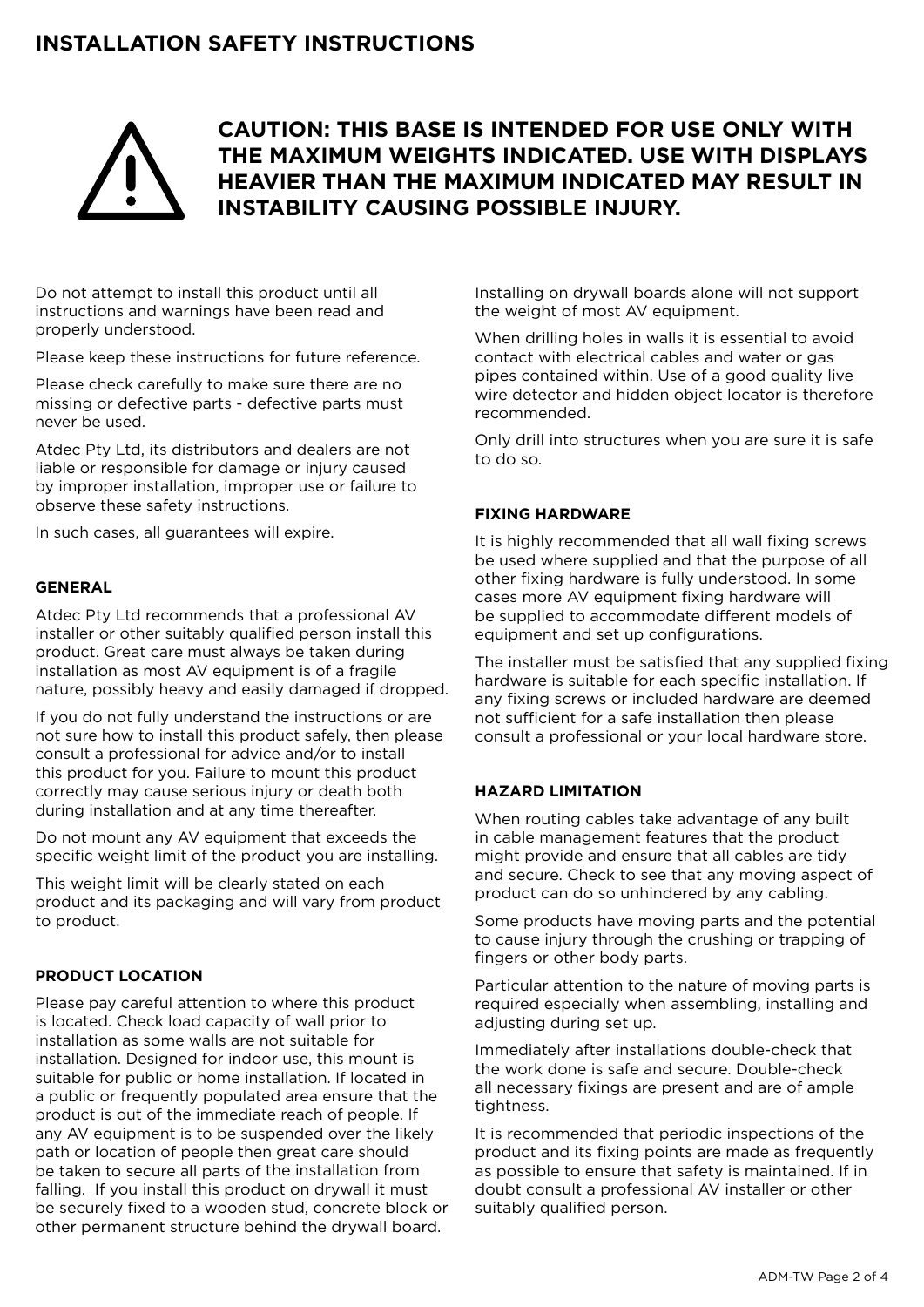# **INSTALLATION INSTRUCTION**

## **Step 1.**

Fix wall mounting bracket to wall



# **Step 2.**

Attach ADM-T Ø50mm tube (sold separately) to the wall mounting bracket